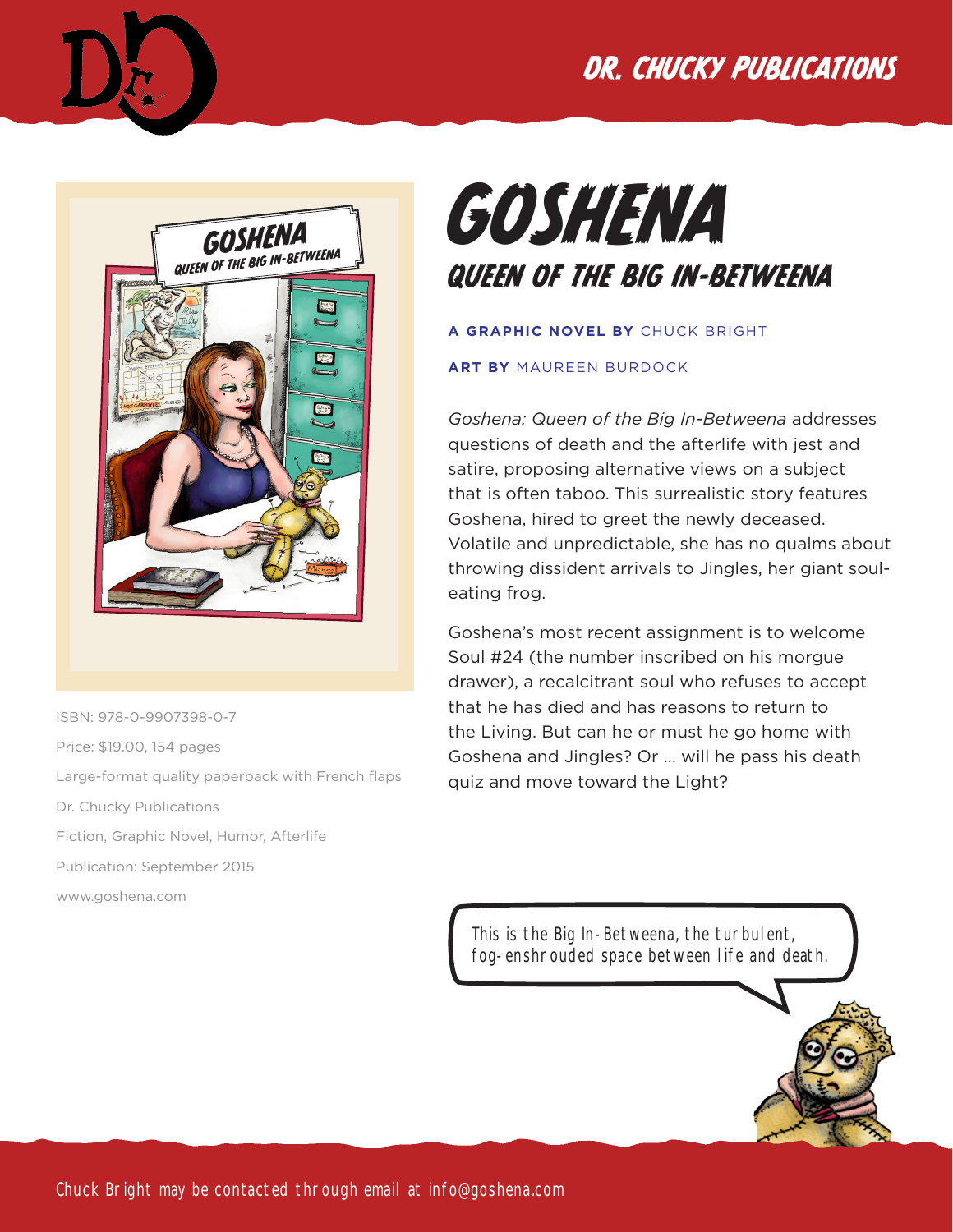#### **ABOUT THE AUTHOR**

Chuck Bright, who holds a PhD in social work and has taught graduate courses in social work as well as undergraduate psychology courses, lives in a south suburb of Chicago with his husband, Andre Latia.

#### **ABOUT THE ILLUSTRATOR**

Maureen Burdock, an award-winning transnational feminist artist and graphic novelist is the author of the F Word Project: Feminist Fables for the Twenty-first Century (McFarland, 2015).

"An unforgettable character and a world that you'll be sad to leave when you reach *the last page."*

**JENNIE WOOD**, AUTHOR, FLUTTER AND A BOY LIKE ME

*"If you end up loving Goshena, which you will, make sure you don't bring her home to mother."*

**TAREK SHAHIN,** AUTHOR, RISE AND THE AL KHAN SERIES

*"A vivid foray into the brash, vibrant world of a life-after-death self-appointed Queen Solomon of souls written with a singular voice and a thoroughly engaging point of view."*

**DIANA OSSANA,** SCREENWRITER/PRODUCER, BROKEBACK MOUNTAIN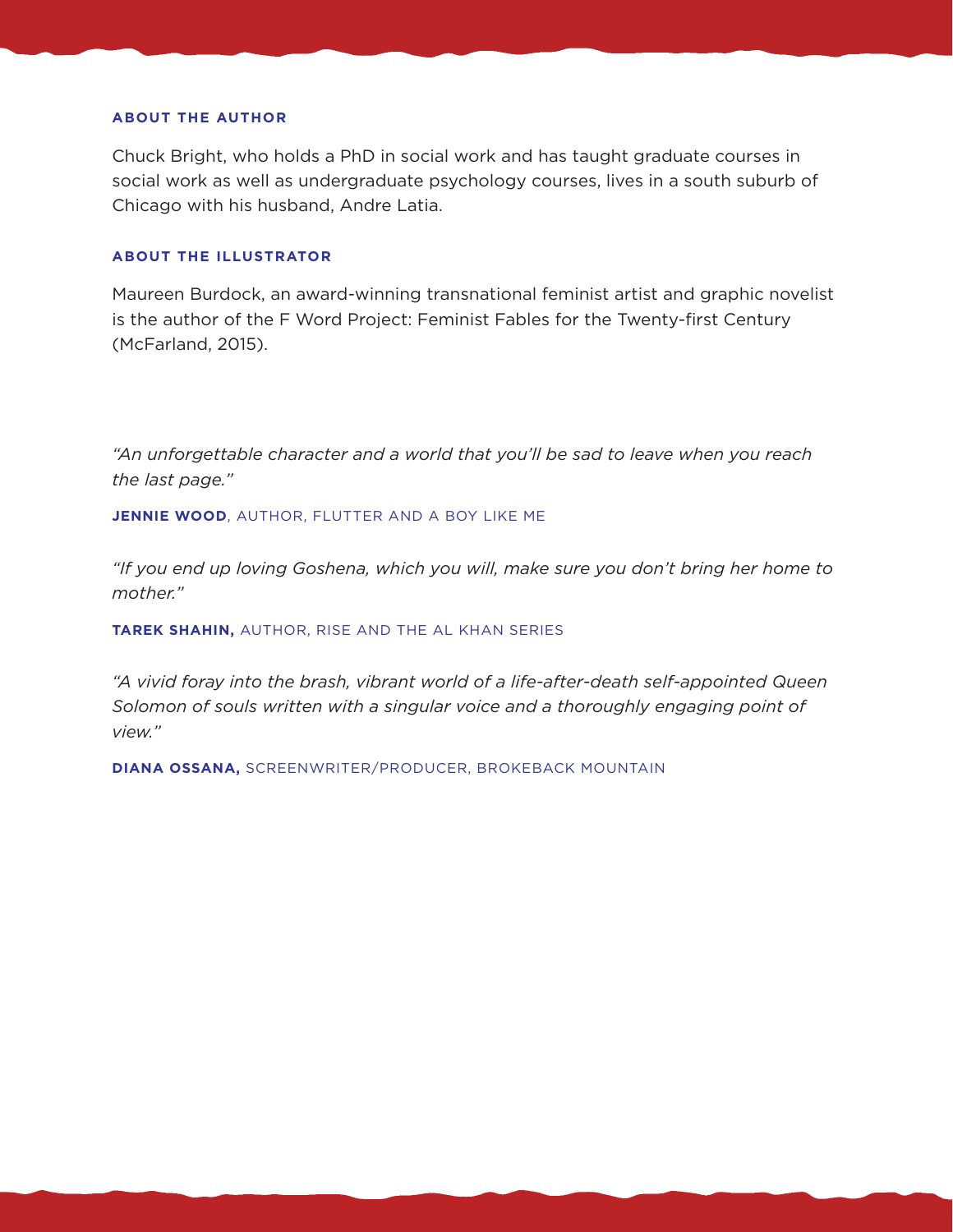#### **FOR IMMEDIATE RELEASE**



#### **GOSHENA Queen of the Big In-Betweena**

*Author* Chuck Bright *Illustrator* Maureen Burdock

#### **Dr. Chucky Publications**

**\_\_\_\_\_\_\_\_\_\_\_\_\_\_**

**Category** Fiction Graphic Novel Humor/Afterlife

#### **Soft Cover** 978-0990739807 \$19.00

**Availability** Amazon.com IndieBound.com Goshena.com

**Contact:** Chuck Bright P.O. Box 539, Flossmoor, IL 60422 708-224-1308 www.goshena.com info@goshena.com

#### **Graphic Novel Receives Coveted Gold Medal**

**The 2016 Independent Publisher (IPPY) Book Awards Gold Medal goes to** *Goshena: Queen of the Big In-Betweena* **for its fresh, original, and entertaining approach to death and the afterlife** 

Death and…humor?

They may not go together as readily as love and marriage, but author Chuck Bright's irreverent take on the afterlife in *Goshena: Queen of the Big In-Betweena* has garnered him one of independent publishing's most coveted prizes – the 2016 IPPY Gold Medal from the Independent Publisher Book Awards, now in its twentieth year of highlighting the best books published by independent authors and publishers around the world.

Illustrated by well-known transnational feminist artist Maureen Burdock, this award-winning graphic novel is humorous, satirical, sarcastic, and even campy at times, but Bright notes that it's neither preachy nor teachy, nor does it contain zombies, vampires, werewolves and the like.

Instead, this debut book in Bright's new series chronicles the experiences of the newly deceased in the Big In-Betweena, a vast, turbulent, yet finite space between life and death where the dearly departed go. There, the impatient Goshena, the selfproclaimed boss of the Big In-Betweena, administers the notorious death quiz everyone takes in hopes of moving on towards the Light.

This first book in the Goshena series also received the 2016 Great Midwest Book Contest Honorable Mention in the category of Graphic Novel.

Bright comments, "Though I've had a significant number of paranormal experiences, I wrote this series primarily to entertain, not to provide some deep understanding of the afterlife. I feel like Death herself tapped me on the shoulder and asked me to tell her story, but with humor."

"*Goshena: Queen of the Big In-Betweena* is graphic novelist Chuck Bright's vivid foray into the brash, vibrant world of Goshena New Paris, a life-after-death selfappointed Queen Solomon of souls. With a singular voice and a thoroughly engaging point of view, Chuck has created a surreal universe where heaven, hell, and purgatory collide." **Diana Ossana, Screenwriter/Producer,** *Brokeback Mountain*

**AUTHOR:** Chuck Bright, who holds a Ph.D. in social work, is a retired clinical social worker. He has taught graduate courses in social work at the University of Illinois, Jane Addams College of Social Work in Chicago, and Indiana University – Northwest in Gary, Indiana. He has also taught undergraduate psychology courses at Calumet College of St. Joseph's in Whiting, Indiana. He lives and works in Flossmoor, Illinois, a south suburb of Chicago, with his husband, Andre Latia. *Goshena* is his first work of fiction.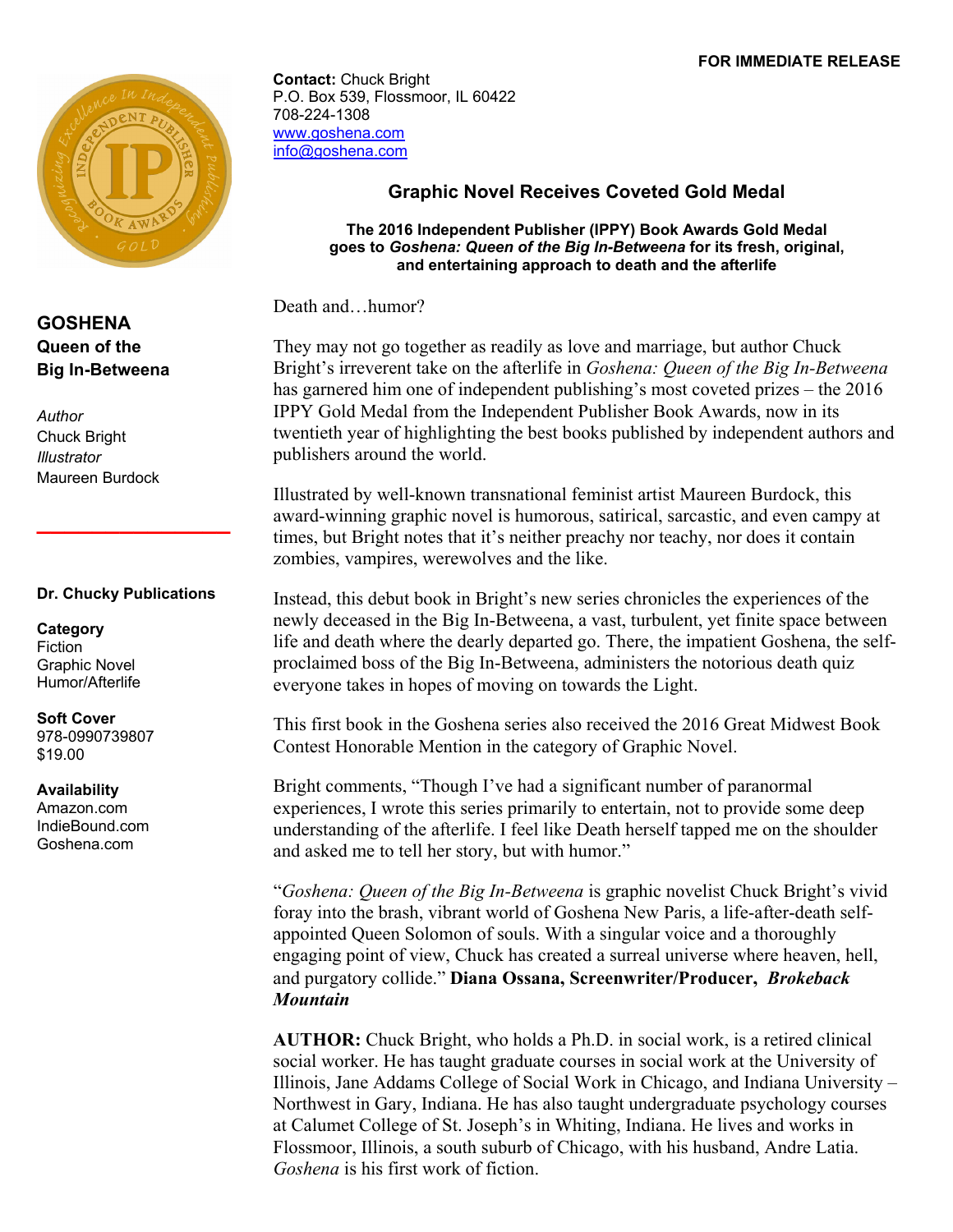



# ENDORSEMENTS

*"*Goshena: Queen of the Big In-Betweena *is graphic novelist Chuck Bright's vivid foray into the brash, vibrant world of Goshena New Paris, a life-after-death self-appointed Queen Solomon of souls. With a singular voice and a thoroughly engaging point of view, Chuck has created a surreal universe where heaven, hell, and purgatory collide."*

**DIANA OSSANA,** SCREENWRITER/PRODUCER, BROKEBACK MOUNTAIN

*"Chuck Bright gives new meaning to deadpan humor in this most surreal of not-so-life journeys. If you end up loving Goshena, which you will, make sure you don't bring her home to mother."*

**TAREK SHAHIN,** AUTHOR, RISE AND THE AL KHAN SERIES

*"Goshena hooked me from the very first page. This woman has attitude, and you'll absolutely love her. Highly recommended."*

**ALAN A. LARSON,** AUTHOR, THE LAST GYPSY PRINCESS

*"I'm very impressed by the style and quality of the graphics."*

**SHERI DAVENPORT,** SCREENWRITER OF LUCKY CHRISTMAS AND COAUTHOR OF ON THE WAY TO WOODSTOCK

*"Author Chuck Bright gives us an unforgettable character in Goshena, whom you will be thinking about and giggling over long after you're done reading. Maureen Burdock's illustrations perfectly capture the world Bright has created, a world that, like the book's protagonist, you'll be sad to leave when you reach the last page."*

**JENNIE WOOD**, AUTHOR, FLUTTER AND A BOY LIKE ME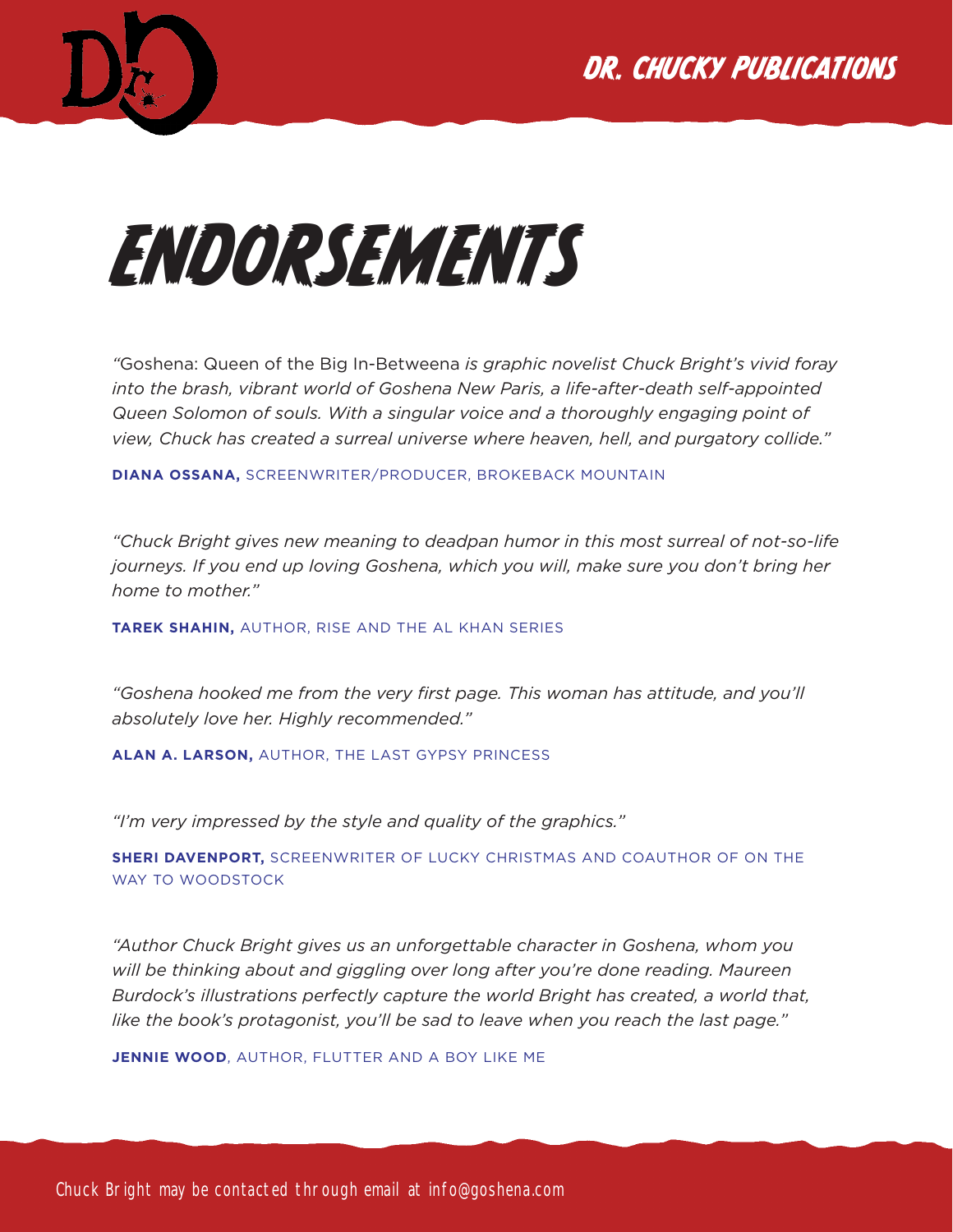

**FOR IMMEDIATE RELEASE**

## ANNOUNCING THE RELEASE OF GOSHENA: QUEEN OF THE BIG IN-BETWEENA

**PREMIER GRAPHIC NOVEL** BY CHUCK BRIGHT**, ILLUSTRATIONS BY** MAUREEN BURDOCK

Chicago, Illinois (September 2015). The anniversary of the first published color cartoon back in 1895 is celebrated in early May of each year. Today, cartoons are more than just comic relief. Comics and Graphic Novels are an independent arm of publishing and have a huge impact on culture. Author Chuck Bright recognized their importance when developing *Goshena: Queen of the Big In-Betweena*, his first graphic novel. Bright understood that the sassy protagonist Goshena, newly deceased Soul #24, and the other colorful characters inhabiting this space between life and death required this format of sequential art to fully tell their story—and just in the nick of time to celebrate the ghoulish underpinnings of Halloween.

Soul #24—aptly named after the number on his morgue drawer—is not entirely convinced he's dead, and he keeps getting "advice" on how to "move on" from questionable sources. Some encourage #24 to go toward the Light, while one in particular keeps pushing him toward the dark. That's Goshena, processor of souls and companion to Jingles, a soul-eating frog. Goshena secretly plots to keep #24 too confused to move toward the Light, hoping he will instead become a delicious soul to someday serve to Jingles.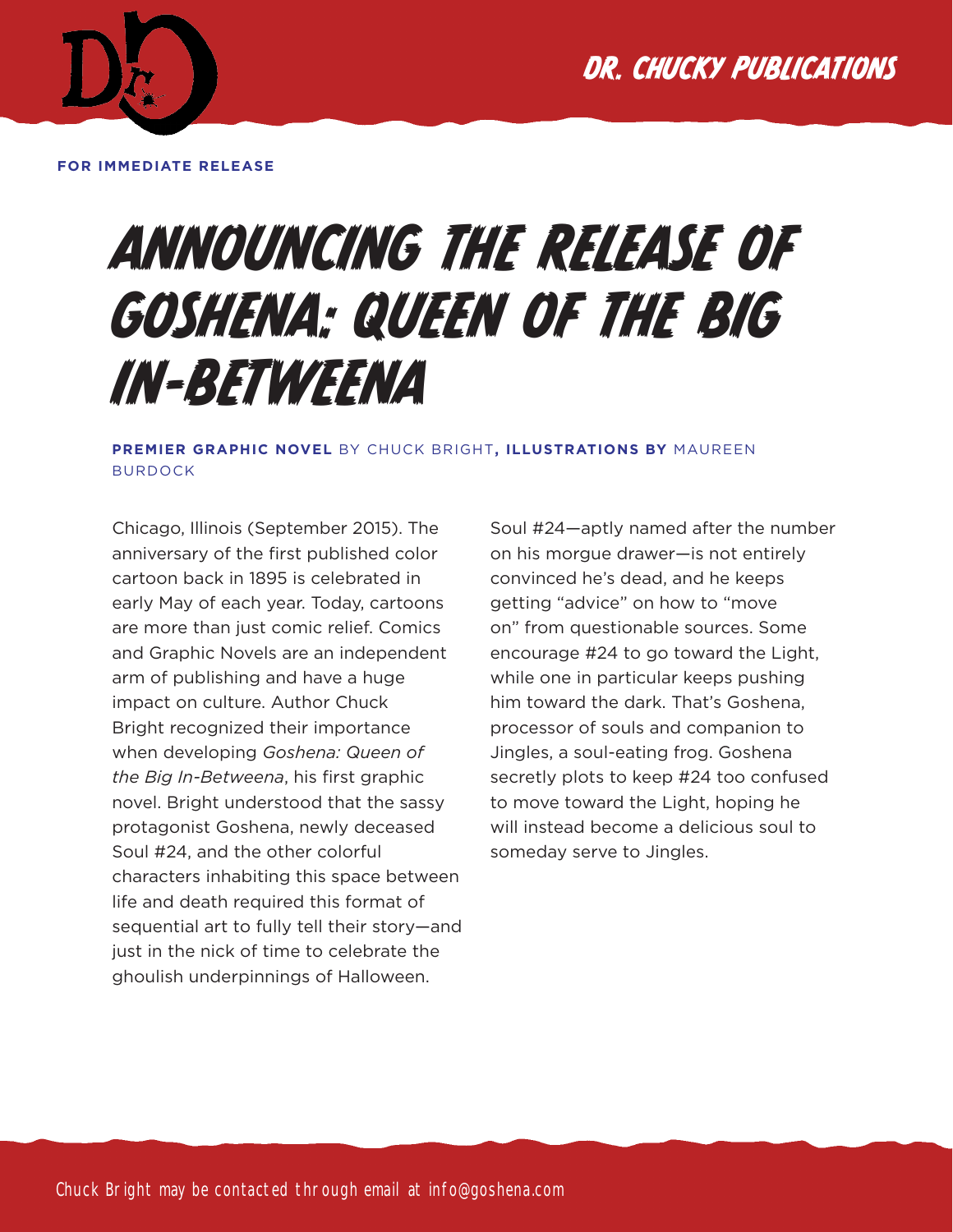Goshena's primary directive in the Big In-Betweena is to lure as many newly deceased souls toward the Dark as possible. She tries to get to them early on, before they have a chance to be guided toward the Light. Accepting death can free them from her grip, but moving toward the Light requires something more—the ability to pass a death quiz designed to test their honesty, integrity, and knowledge of their previous life.

As much a story of #24's struggle to find understanding and meaning after death, *Goshena: Queen of the Big In-Betweena* is also the story of his impact on the volatile and unpredictable ruler of this fog-filled terrain, who is rapidly losing interest in her job. Bright does not claim to be an authority on death and the afterlife; he merely wishes to offer, through jest and satire, an allegory capable of inspiring reflection on these verboten subjects.

#### **ABOUT THE AUTHOR**

Chuck Bright holds a PhD in social work from the Jane Addams College of Social Work at the University of Illinois, Chicago. He resides in Flossmoor, Illinois, with his husband, Andre Latia.

#### **ABOUT THE ILLUSTRATOR**

Maureen Burdock is an award-winning transnational feminist artist, graphic novelist, and scholar. She is the author of *The F Word Project: Feminist Fables for the Twenty-first Century*, a series of comic books that address forms of gender-based violence in various cultures.

Title: Goshena: Queen of the Big In-Betweena Publisher: Dr. Chucky Publications Category: Fiction, Graphic Novel, Humor, Afterlife Publication: September 2015 Distribution Inquiries: Contact Chuck at info@goshena.com ISBN: 978-0-9907398-0-7 Price: \$19.00 quality paperback with French flaps 154 pages www.goshena.com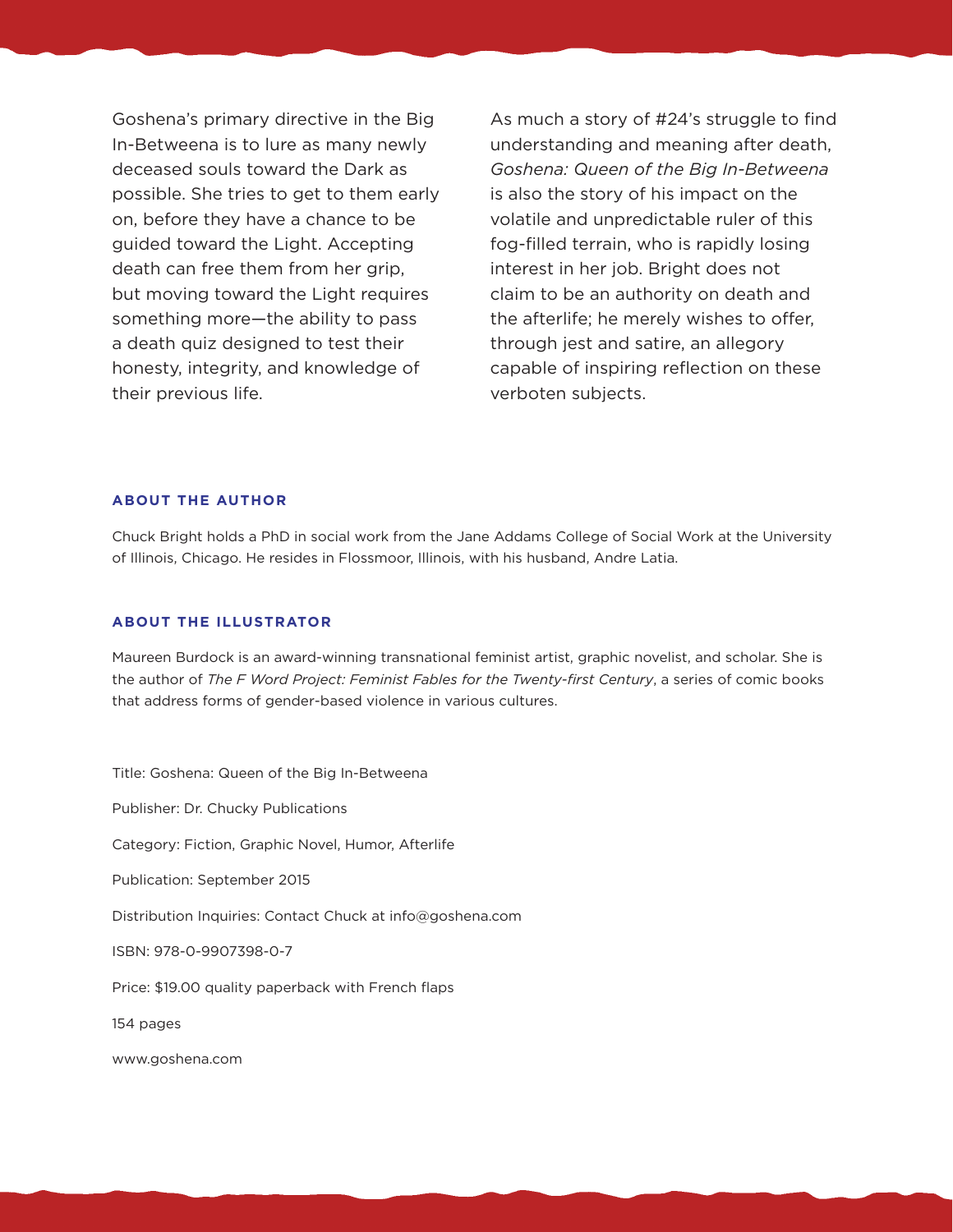

## EXTENDED BIO: CHUCK BRIGHT

Social work professional Chuck Bright hadn't planned on a writing career centered on death and the afterlife, but death turned out to be his wake-up call. Following the loss of several family members, friends, and coworkers, as well as two client suicides, between 2000 and 2001, Bright's social work career suddenly seemed meaningless. His greatest desire was to write.

He therefore pursued his doctoral studies in social work with a plan in mind: if he had not written anything substantial by the time he received his PhD, he would return to social work full-time. But the cosmos had other plans in mind. Two and a half years into his doctoral studies, with not a word set to paper, Bright sat down one evening at the lake house he shared with his husband Andre, and, quite unexpectedly, words began to flow. An angry, impatient character named Goshena presented herself to him as ruler of a vast, turbulent space where life ends and death begins. By the time he finished his doctoral studies in 2007, Bright had completed not only his doctoral dissertation but nine of the books he would write in the twelve-

volume Goshena series. He subsequently converted book 1, *Goshena: Queen of the Big In-Betweena*, into a graphic novel and adapted it into a three-act play.

By the start of 2015, Bright had created a second series, called Dr. Chucky, an irreverent jab at psychotherapy in which a social worker named Dr. Chucky provides counseling to the dead. A book called Little Dorcas: The Executioner's Son, also adapted into a three-act play, soon followed. Bright has also written two additional plays: It's My Party and I'll Fly If I Want to and Trill-O-Gee!

Chuck Bright holds a BA in sociology from Purdue University; an MSW from Loyola University, Chicago's School of Social Work; and a PhD in social work from the Jane Addams College of Social Work at the University of Illinois, Chicago. He has also taught courses in social work and psychology at various universities. Bright currently resides in Flossmoor, Illinois, a suburb of south Chicago, with his husband, Andre Latia. *Goshena: Queen of the Big In-Betweena* is his first work of fiction.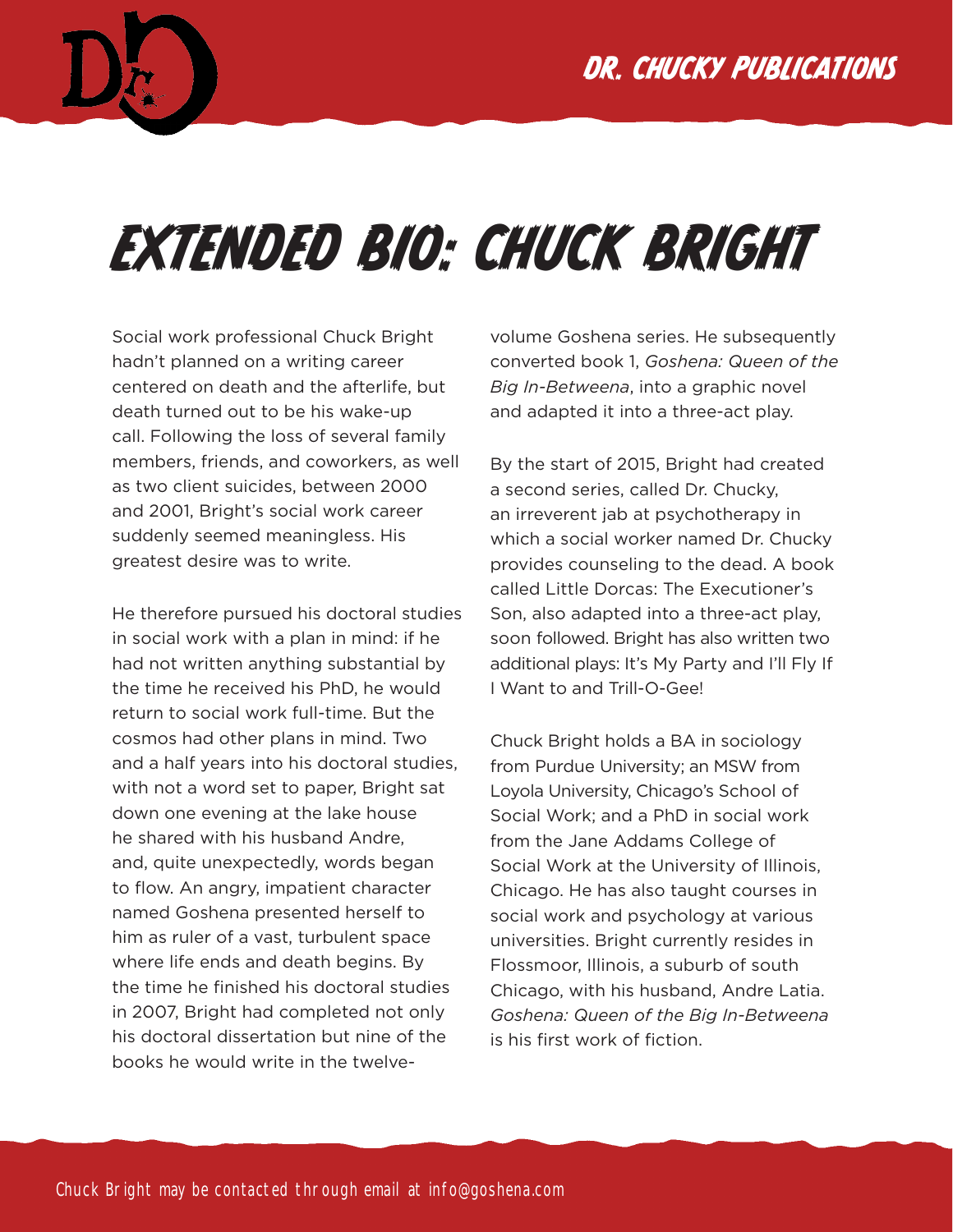

## Q&A: CHUCK BRIGHT

**PREMIER GRAPHIC NOVEL** BY CHUCK BRIGHT**, ILLUSTRATIONS BY** MAUREEN BURDOCK

### **1. How did you begin your career as a writer? Was it something you did alongside your other work?**

I wrote my first story when I was ten years old and never stopped writing after that. I never thought of making a career out of writing. It's just something I always did, even during my years as a social worker.

#### **2. Do you feel that your experiences as a social worker impacted your writing?**

My work in mental health in general lasted over twenty years. I've never used clients or coworkers as characters since that would be unethical. However, everyone has certain unusual, fun, interesting, even aggravating nuances to their personalities, so I may have borrowed a few of these along the way. In addition, social work gave me a keen ability to look deeply into human motivation, behavior, thought processes, and relationships. It really helps with character creation and development.

## **3. You've said that a series of deaths in your life is what got you writing. Can you elaborate?**

My first experience with death came at age three, when my grandmother—a medium—died. Decades later, the years 2000 and 2001 were laden with death; during that time eight people very close to me died. Also, I'd also always had an interest in writing and a curiosity about what happens after we die. I never consciously thought I would write about death; it's more like death found me and melded with my writing.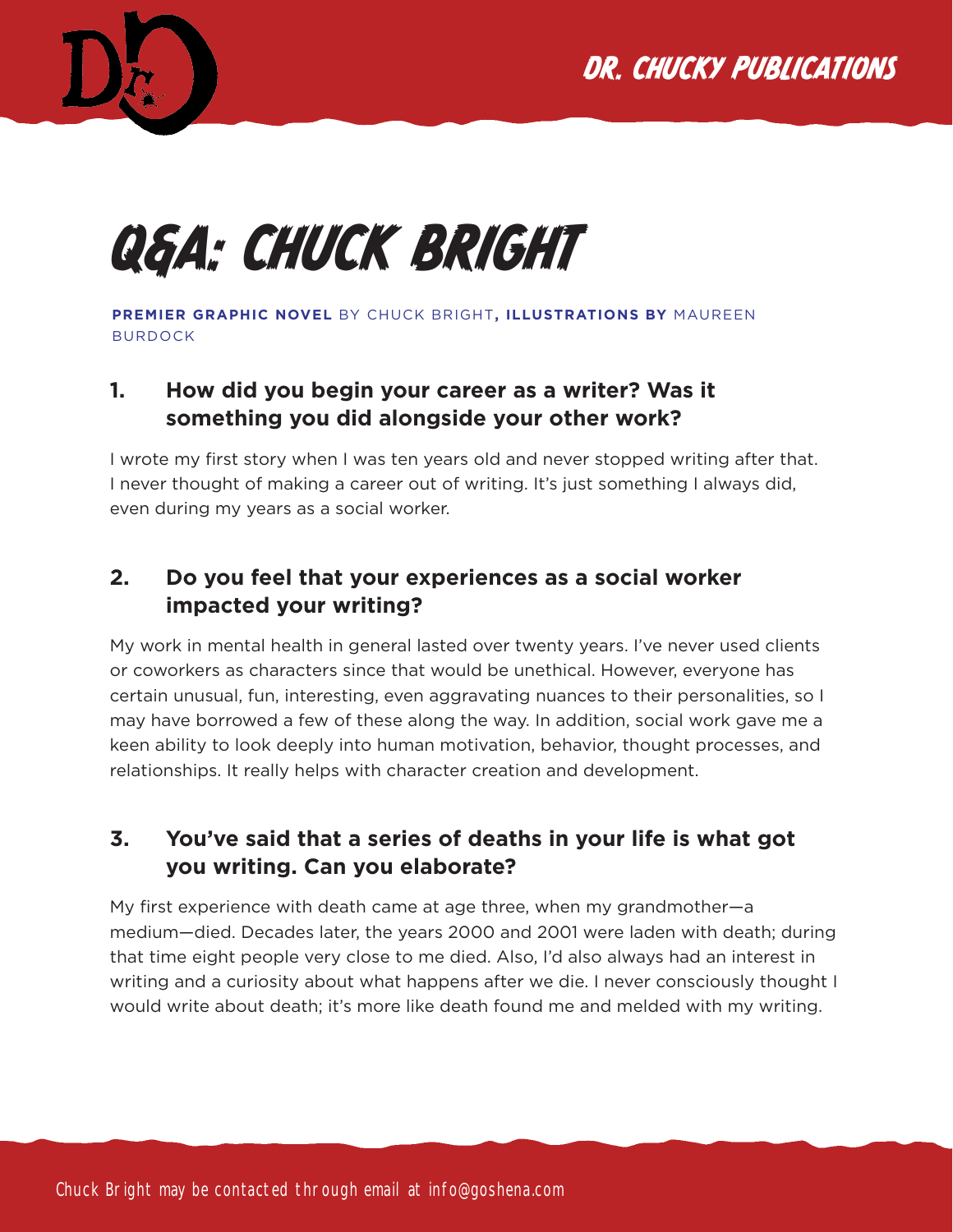## **4. The Goshena series conveys an irreverent view of death. Readers will find themselves laughing over a subject that is usually serious or even frightening. What was your intention in writing about death in this way?**

There are many dark, serious, even violent books about death and the afterlife. We all take ourselves very seriously, and I am among the guiltiest of them. I wanted to present death in a way that says, "I don't think it's anything we have to worry about." Yes, death is an extremely painful loss to those left behind. I've felt that. But I don't want it to rule my life.

Since we must go on after our losses, why can't we laugh? One of my all-time favorite authors, the late Erma Bombeck, once commented: "When humor goes, there goes civilization." I write from that perspective. I live from that perspective. These are horribly troubled times, and I wanted to give people a break from all that. Goshena is pure escape so readers can have fun.

#### **5. How do your characters come to you? Are they based on people you know, experiences you've had? Are any of them based on you, or parts of you?**

My characters show up at all times of the day and night; even while I'm sleeping they wake me up and say, "Hey! Time to write the next scene!" I usually hear their voice first, then I feel their emotions, then I get an image of what they look like, and last of all I get to choose their names, which I do by searching road atlases. Flannery O'Connor said it best: "Our characters tell us where we need to go." None of my characters is based on anyone I know—they'd see right through that—although some of my characters certainly have me in them.

## **6. What has your experience with Goshena been like while writing the entire series? Is it different now from when you began?**

I've rewritten the first six books three times each and am presently rewriting Book 7 for the third time. Chopin rewrote everything he composed at least five times, while Mendelsohn was so compulsive he never finished some of his work because he kept rewriting it. Tennessee Williams was rewriting his plays even after they had become smash hits on Broadway and turned into Academy Award–winning films. I think it's the nature of the beast. Writers are never satisfied with their work, so it always changes.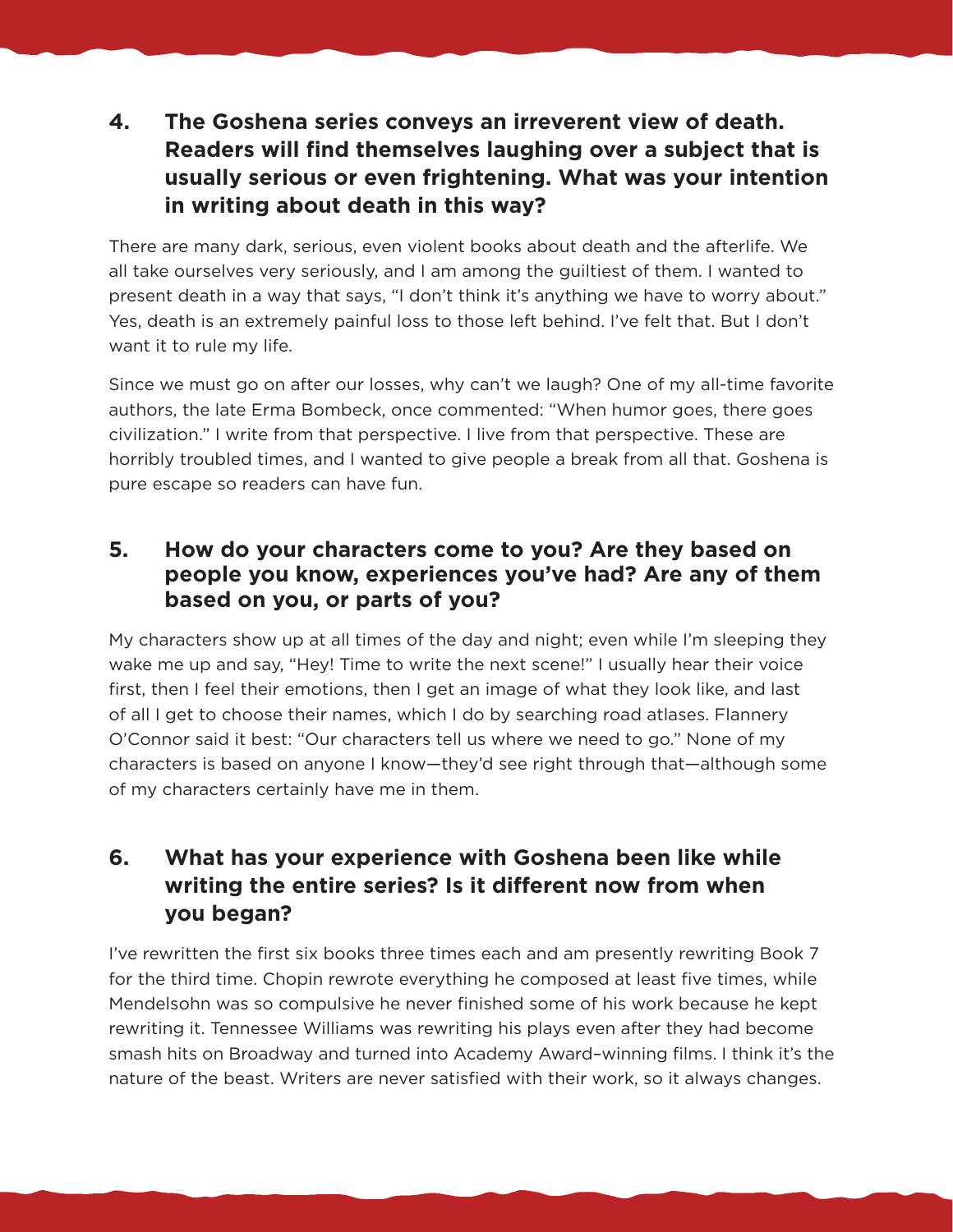## **7. Goshena is a fairly complex person who is limited in her ability to trust and love, and hangs out between life and death. What do you feel she symbolizes for each of us?**

First, I really like to let the readers themselves interpret my characters' behaviors and respond spontaneously. But if I had to pin down Goshena's situation, I would say that trust and love are difficult areas for her, as they are for most people. We don't always know what love is—and even when we think we do, others tell us we're wrong because it's different from what they think it should be—should being the operative word here. Trust is just plain difficult for everyone.

As for Goshena, she's stuck in a place that forbids love and trust. Imagine a world where love and trust are forbidden; now think about how you would feel under those circumstances. Goshena is the ultimate oppressor, bound to the circumstances, choices, and beliefs of her own oppressors. She is not allowed to challenge the authorities who lord over her, so she rules the In-Betweena with an iron fist. Anyone who disagrees with Goshena is in for big trouble, with a capital G!

## **8. Soul #24 also is a complex character, not playing by the rules or even accepting death. How do you envision his role in this story?**

If Goshena represents the ultimate oppressor, #24 is her opposite. He has the freedom to choose and to love and think about, if not obsess and ruminate over his circumstances. Goshena is only allowed negative options: hate, violence, oppression, coercion, power and control. She appears to be very powerful, but she's constrained in many ways. #24 represents everything Goshena is not allowed to be. He challenges her, sometimes naively, sometimes knowingly, ultimately wisely, yet he remains true to himself throughout. The question arises: Who is playing with whom—is Goshena toying with #24 or is he toying with her? Or are they in a love-hate relationship with each other?

## **9. What inspired you to turn the story into a graphic novel? And what has it been like visually defining your characters after writing about them?**

It never occurred to me to write a graphic novel until I was finished with Book 9. I'd had many people read what I had written, and because I write lots of dialogue, I was asked: "Is this really a play?" "Is this a film script?" "It doesn't really seem like a book." Aware that it did not really seem like a book, I wanted at one point to call it a "plovel," an invented fusion of a play and a novel. But then I enrolled in Diana Ossana's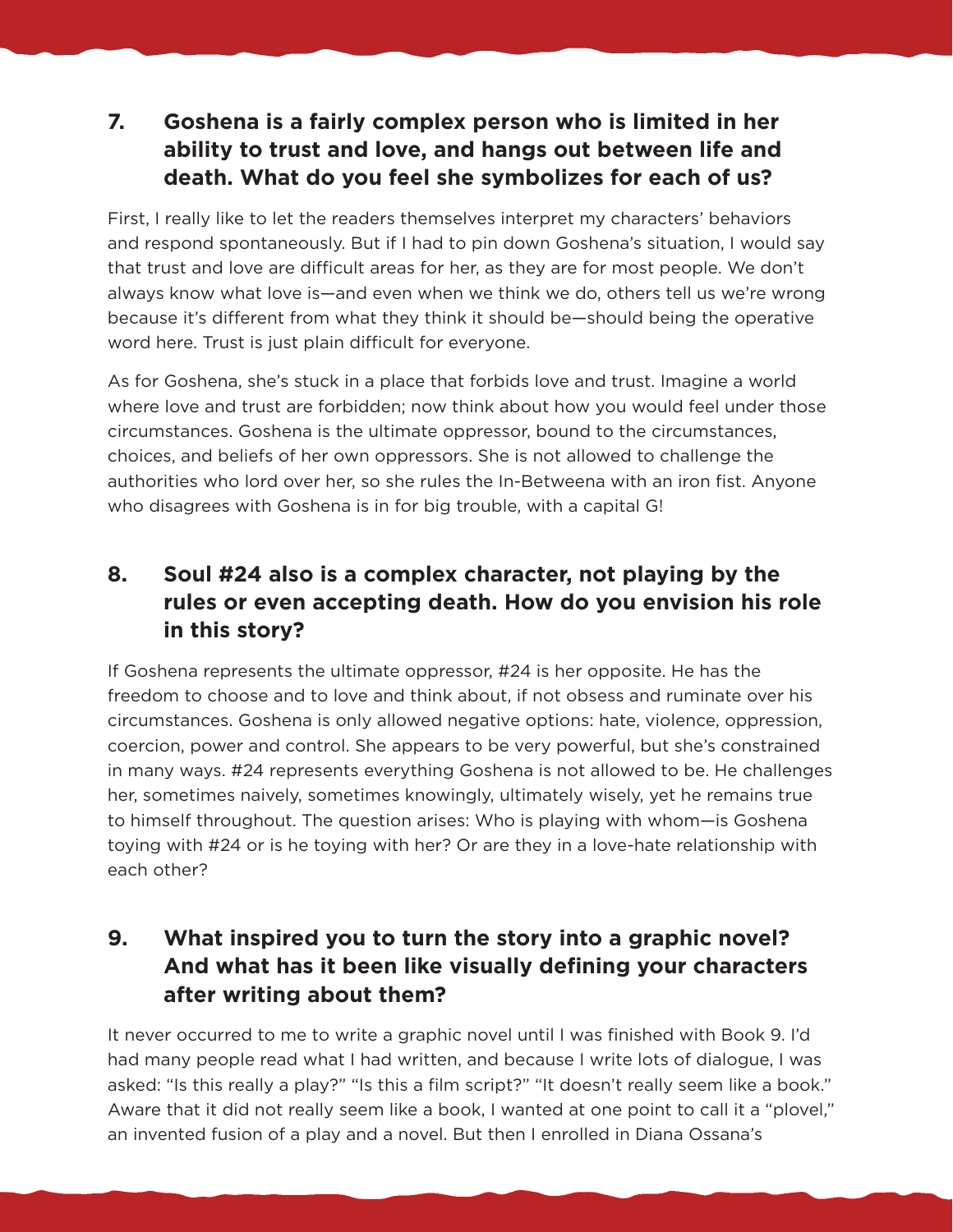screenwriting class at the University of Iowa's wonderful Summer Writing Festival in Iowa City, and she knew immediately what to do with me, saying, "Chuck, I think you've written a graphic novel and you don't even know it." I'd always loved graphic novels but never connected the genre with my own work because I can't draw. Diana advised, "Then you'll need to hire someone who can." So I did, and seeing my characters visually was like having my imagination walk right out of my head, sit down in front of me, and say hello.

### **10. Can you say something about the collaborative nature of working with award-winning illustrator Maureen Burdock?**

I'd like to be Maureen's biographer. Since I write mostly dialogue, I would just record what she and I talk about, and that would be the book. Maureen is a gem. We hit it off within five minutes of meeting. We met in Santa Fe to look over each other's work my writing, her art. She looked at me and said, after reading page 1: "I have to draw this." And I loved her artwork. Maureen is a free spirit, and although I am much less of one I try to let myself go free now and then. I think what worked so well is that when engaged in a creative process you can't set boundaries or constraints on your collaborator or yourself. You can't micro-edit. My only instructions to Maureen were: "I'm not going to say anything about how I want this to be drawn. Just let it flow 100 percent," which she did and nailed it within the first three pages she sent me. Maureen also has a crazy sense of humor like I do, so getting silly was part of the process.

#### **11. What will your readers gain from reading Goshena?**

I want my readers first and foremost to laugh. If I make readers laugh, I've done my job. The social worker in me needs to say that laughter is extremely healthy. I'm not trying for deep, significant meaning, though I really do believe we continue on after we die. Death isn't the end, and there is no living human being who can really know what it is. Since Goshena is a work of fiction, if anyone is offended by that idea they are offended by make-believe.

## **12. Is there any advice you would like to share with aspiring graphic novelists who, like yourself, don't draw?**

There are purists out there who are offended by the fact that I call myself a graphic novelist but don't do my own artwork. I say that's nonsense. A good collaboration with a brilliant artist can result in the creation of beautiful books. So my advice would be: if you're artistically challenged like me, don't let that hold you back. You're still an artist through your words. And words are as powerful as pictures.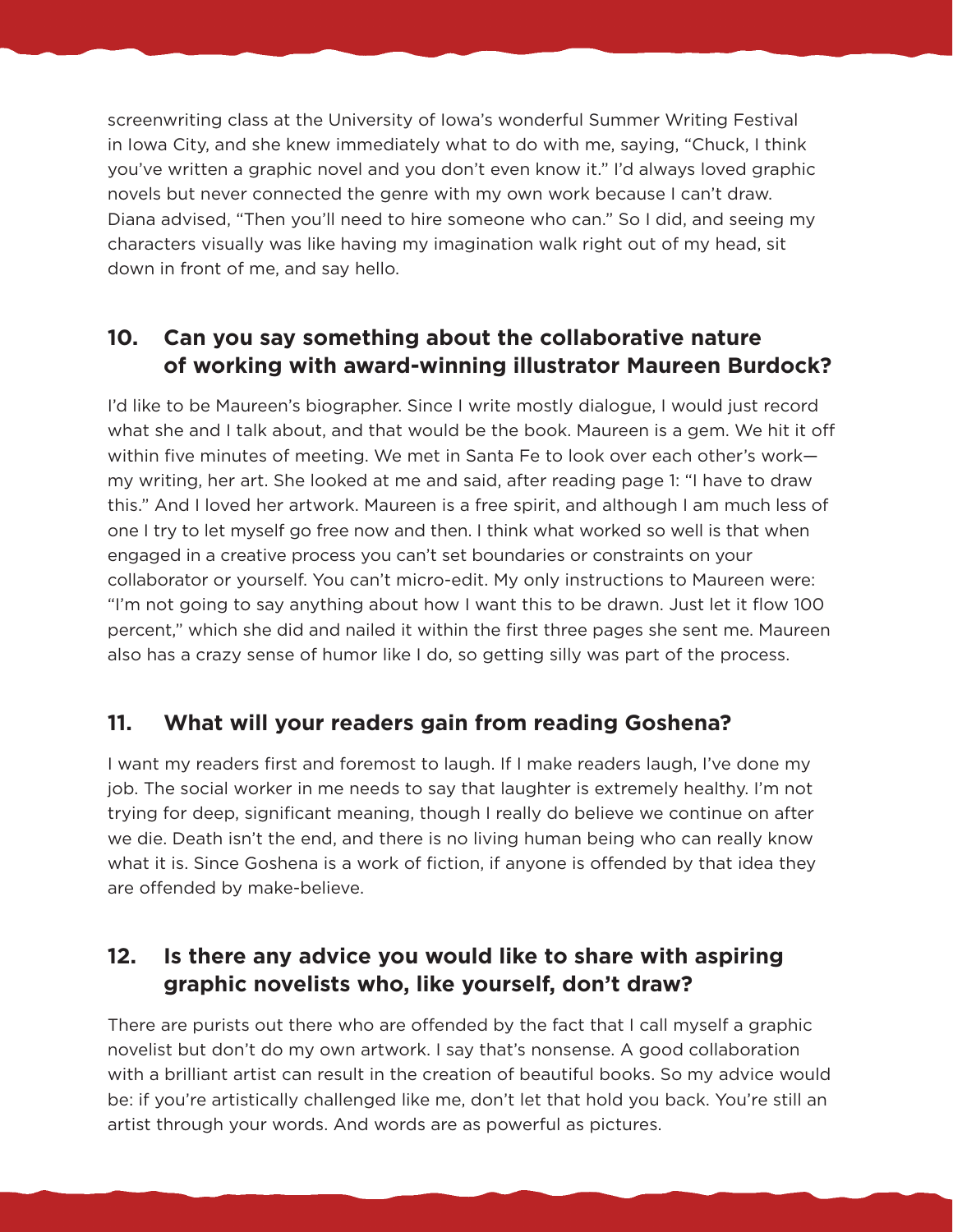## DR. CHUCKY PUBLICATIONS



## WHY I WROTE THE GOSHENA SERIES

I never set out to be a flawless literary beauty. I wrote the Goshena series primarily to entertain. I write what I hear and see, meaning I listen to and observe my characters as they speak, think, act, behave, misbehave, interact with each other, and direct and criticize me. I diligently record their actions as they occur, which explains why the stories are written in the present tense.

I didn't write the Goshena series because I am deeply committed to providing readers with an understanding of death and an afterlife, because I do not claim to be an authority on death and an afterlife. But I am committed to challenging a reader's thinking so that while being entertained they are also being coaxed to think independently. I am convinced that a lack of independent thought can be a form of death.

My interest in writing about death and an afterlife was strongly influenced by some unexpected experiences with the dead. I've seen objects float through

the air. I was visited three times by the spirit of the man who built the house my husband and I once owned. And I nearly collided with the glowing spirit of my deceased mother standing in the hallway of our home just hours before her funeral. She dropped by to give me a message designed to help me cope with her death, and being her inimitable self she showed up at the exact time of my birth. Who but a recently departed mother would do that?

Having one grandmother who was a medium and another who was part Native American greatly shapes my understanding of spirit guides. I believe we each receive at least one spirit guide at birth and that these guides are with us until we die. I also believe our guides are assigned to us for specific reasons. Mine, for example, guide me to write and participated in the creation of the Goshena series, which could not have sprung on its own out of one writer's imagination, no matter how vivid and relentless that imagination may be.